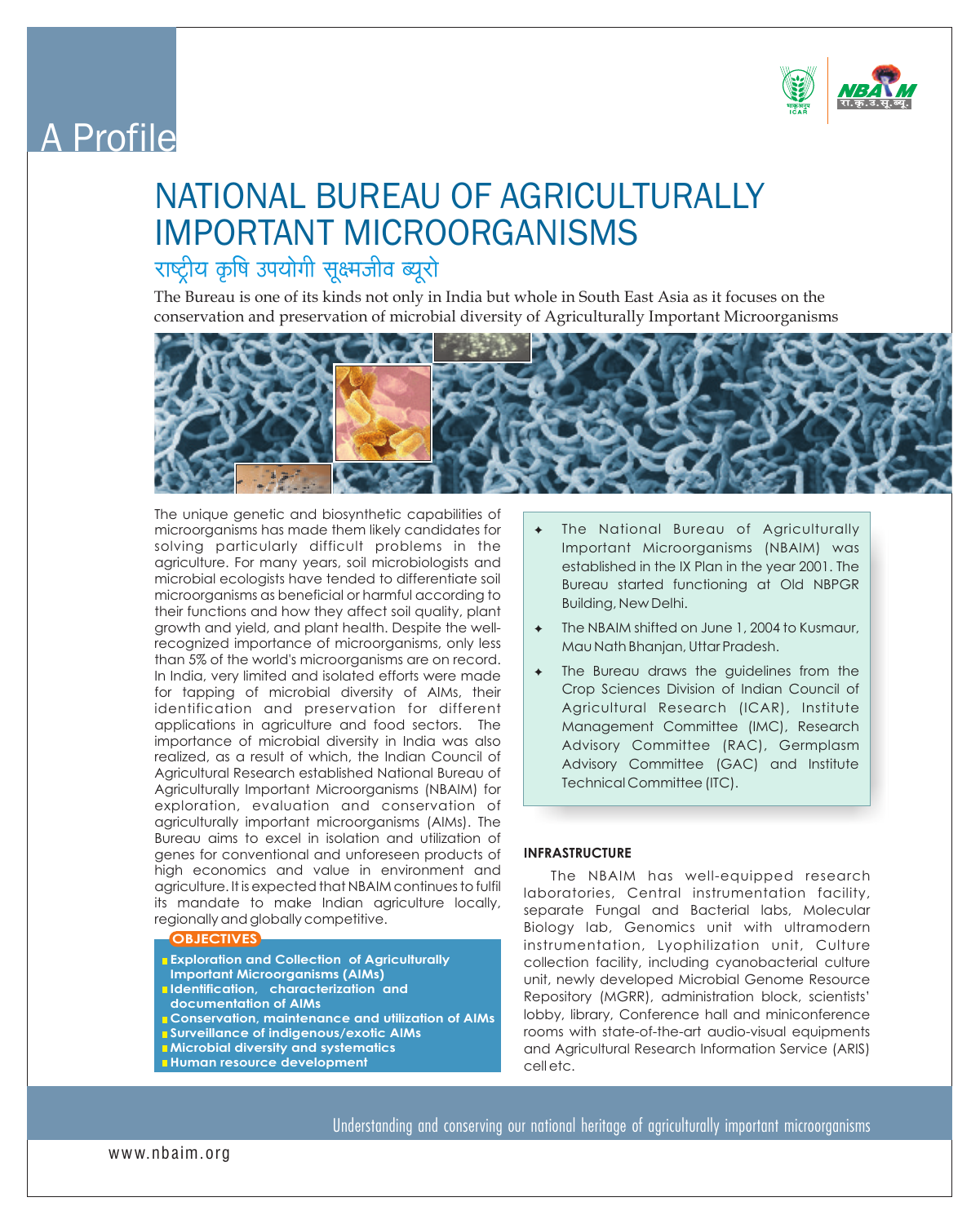Looking at the prospects of the most modern research trends including microbial ecology, genomics, bioprospecting, gene-mining and bioproduct development, the Bureau has taken a lead in research and development in these areas, and has acquired genome sequencing units, DNA fingerprinting unit, Shotgun Cloning Lab, Sequencing Laboratory and Genoinformatics centre, Confocal and SEM microscopy, HPLC and GC units and a separate unit for computerized and digital documentation. A Local Area Network and Website of NBAIM have been created, and all the units of the NBAIM are linked with various ICAR institutes and research organizations all over the country.

## **National Agriculturally Important Microbial Culture Collection (NAIMCC)**

- Biodiversity Authority of India recognizes the NBAIM culture collection as the National Repository. The bureau follows strict quality control and biosafety standards in the culture collection as well as in laboratories. Various types of microorganism including filamentous fungi, bacteria, actinomycetes and yeasts are maintained under the long-term preservation. Each culture is preserved by two methods according to the type of microorganism. Fungi are preserved under mineral oil and by freezedrying/ lyophilization. The bacteria, actinomycetes and yeast are preserved by freeze-drying/ lyophilization and in glycerol at -80°C. For short-term storage, the cultures are maintained on the slants in appropriate medium  $at 4^{\circ}C.$
- The culture collection unit preserves and conserves microbial diversity of the country. The collection has wide diversity of fungi, including more than 700 species belonging to 250 genera. Likewise the bacterial collection has more than 100 species belonging to 35 genera.
- The NAIMCC has developed state-of-the art short-term conservation of AIMs based on culture and mineral oil techniques. Using these

A software developed by the bureau lists out characteristics of AIMs in terms of origin, ecology, morphology, physiology and biochemical parameters, pathogenic/nonpathogenic nature, detailed available information about specific properties and molecular tools used for the characterization of AIMs.



techniques, AIMs can be conserved for 5-10 years.

- The NAIMCC has high capacity lyophilizers for long term preservation of AIMs (20-25 years) under vacuum at–60°C.
- The NAIMCC exchanges cultures on MOU basis with different National Institutes/ Organizations.
- The NAIMCC has conserved bacterial isolates reported from extreme environments for the first time in India such as *Bacillus humi, B. drentensis, B. asahii, B. cohnii, B. pumilus, B. niacini, B. djibeloresis, B. fumarioli, B. senequalensis, B. oleronius and B. sporothermodurans, Halomonas*  sp., Marinobacter alkaliphilus, M. *hydrocarbonoelasticus, Halomonas variabilis, Alteromonadales bacterium, Nitrinicola lacisaponensis, Baci l lus thuringiensis, Chromohalobacter salexigens, Marinobacter aquaeolei.*

## **DNA Fingerprinting Unit**

The NBAIM has fully operational DNA fingerprinting unit; well equipped with highly advanced instruments routinely used for DNA profiling and fingerprinting. Unit contains rooms for Electrophoresis, Gel Documentation, PCR (Amplicon room), and DNA sequencing section. It contains Pyro DNA Sequencer (454 Life Sciences), DNA sequencer (ABI 3130 XL) and Real Time PCR. The bureau is also using metabolic genes and toxin genes to develop diagnostic DNA probes for some AIMs.

## **SIGNIFICANT ACHIEVEMENTS**

The NBAIM has collected thousands of Agriculturally Important Microorganisms (AIMs) (pathogenic and saprophytic) from local crop plants/survey of Indo-Gangetic plains/extreme environments. Surveys at following sites have been completed so far: Western Himalayas, warm subhumid and cold arideco- region; Western plains-Kachchh and part of Kathiawar peninsula, hot arid eco-region; Karnataka plateau (Rayalaseema), hot arid region with deep loamy and clayey mixed red and black soils (low to medium awc and lgp);

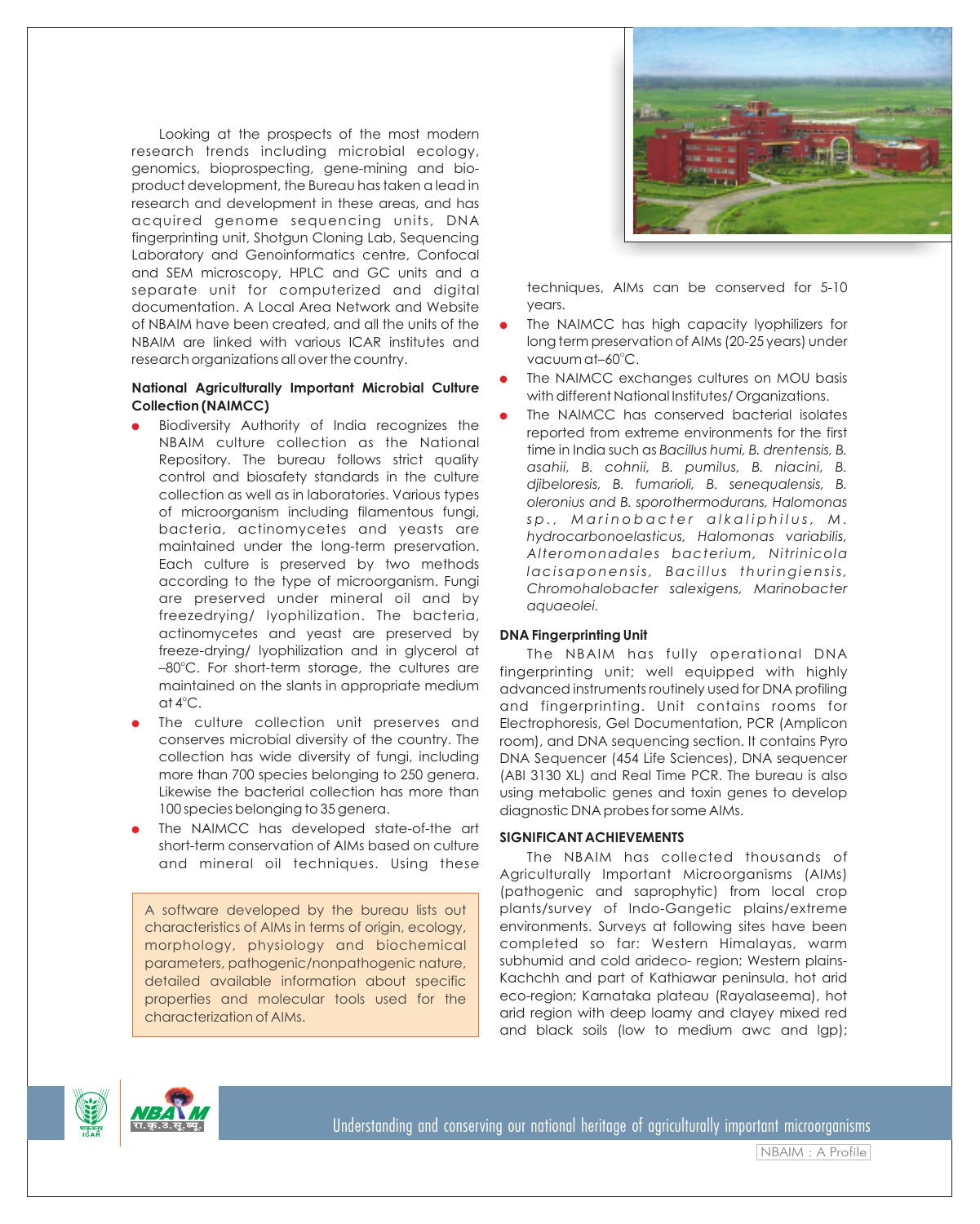Northern plains (and central highlands) including Aravallis, hot semi-arid ecoregion; Central highlands (Malwa, Bundelkhand), Gujarat plain and Kathiawar peninsuala, semi-arid eco-region; Deccan plateau, Eastern Ghats with hot semi-arid eco-region; Tamil Nadu uplands- hot semiarid eco-region; Northern plain- hot sub-humid (dry) eco-region; Moderately to gently sloping Chhattisgarh/Mahanadi basin, hot moist/dry subhumid transitional with deep loamy to clayey red and yellow soils (medium awc lgp); Eastern plateau (Chhottanagpur) and Eastern plain, hot subhumid (moist) eco-region; Assam and Bengal plain, hot subhumid to humid (inclusion of perhumid) ecoregion; Eastern coastal plains- hot subhumid to semiarid eco-region; Western coastal plains- hot humid eco-region Islands of Andaman-Nicobar and Lakshadweep, hot humid to per humid island ecoregion.

The bureau has developed several protocols based on morphological/physiological and molecular tools for identification and characterization of *Trichoderma, Fusarium, Bacillus, Pseudomonas, Azotobacter, Azospirllium, Streptomyces, Alternaria and Macrophomina.*

Greenhouse trials for some PGPR and biocontrol agents such as *Pseudomonas fluorescens* and *Trichoderma harzianum* are being performed.

#### *MANDATE*

*To act as the nodal centre at the national level for acquisition and management of indigenous and exotic microbial genetic resources for food and agriculture, and to carry out related research and human resource development for sustainable growth of agriculture*

## **VISION**

In a near future, the NBAIM will be one of the India's largest holders of microbial germplasm and a readily available source of AIMs for the researchers and industry. The "National Gene Bank" facility could also be offered on regional scale to store germplasm of AIMs of South Asian countries. Integration of new tools of biotechnology with microbial germplasm resource management may be further strengthened to enhance effectiveness of management and utilization strategies. Molecular characterization may be used for identification of the AIMs and enable rapid assessment of diversity. Using molecular markers, screening of large collections for specific traits may be done. NBAIM would assume leadership to train the specialized manpower in the area of R&D activities at regional, national and international levels. NBAIM will act as "Nodal Centre" for the registration of AIMs.



## **Application of Microorganisms in Agriculture and Allied Sectors (AMAAS) (No. of Projects - 81)**

## **Objectives**

- diversity of agriculturally important microorganisms and to develop microbial map of the country. ● Deciphering the structural and functional
- **•** Improving nutrient use efficiency through microbial interventions for sustainable crop production and maintenance of soil health.
- Characterization of plant growth promoting rhizobacteria and to develop bioconsortium for enhanced growth and yield of important crop plants.
- **•** Formulation of microbe or microbe-based preparations for biocontrol of phytopathogens, insect pests and weeds.
- Development of microbe-based technologies for agrowaste management and biodegradation for sustainable crop production.
- Harnessing microbial activities for bioremediation of organic and inorganic environmental pollutants.
- Management of abiotic stresses using microorganisms.
- Development of microbe mediated processes for product development and value addition in agriculture.
- Unraveling microbial genomics for its utilization in agriculture and industry.
- Development of technologies for rapid microbial diagnostics.
- Human resource development in microbial conservation and utilization.

This project has 7 components: (i) Microbial diversity and identification; (ii) Nutrient management, PGPR and Biocontrol; (iii) Microbial management of agrowaste, bioremediation and microbes in postharvest and processing (iv) Microbial management of abiotic stress; (v) Microbial genomics; (vi) Microbial Genomic Resource Repository; (vii) Human resource development





NBAIM : A Profile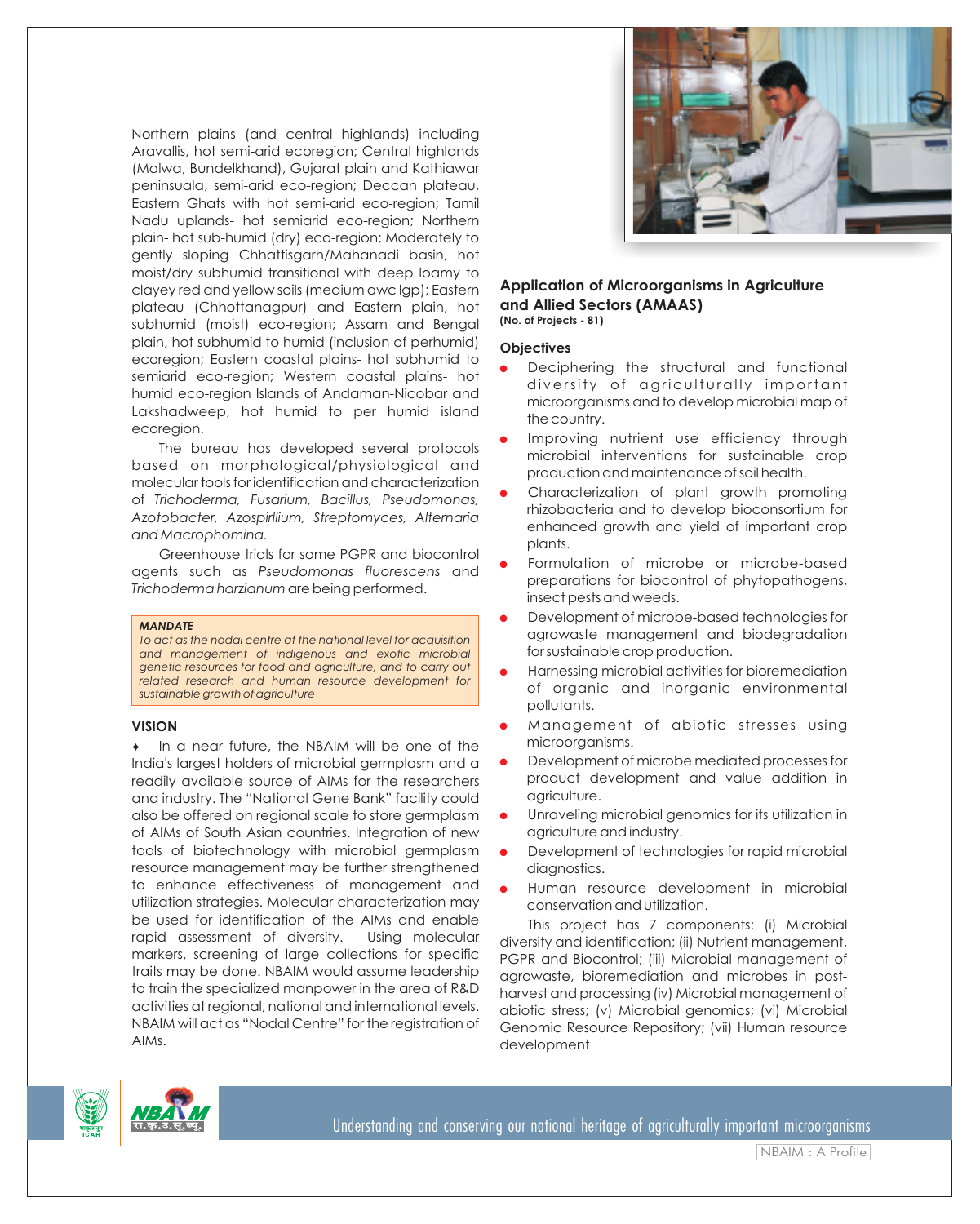## **Useful AIMs**

The Bureau has a good collection of very useful microbes with fascinating properties of agricultural and industrial importance. Among these species of *T richoderma, Arthrobotr y s, Dact y laria, Rhizoctonia, Fusarium, Helminthosporium, Phytophthora, Cercospora, Colletotrichum, Pythium, Penicillium, Pestalotia, Phomopsis, Cryptococcus, Saccharomyces, Candida, Macrophomina, Peronospora, Aspergillus, Erysiphe, Sclerotium, Venturia, Curvularia,* Mycorrhizal fungi *(Glomus)*, *Agaricus, Alternaria, Gliocladium, Verticillium, Claviceps, Uromyces, Melapsora, Albugo, Rhizobium, Azotobacter, Pseudomonas*; phosphate-solubilizing bacteria and fungi- *Catenaria anguillulae, Arthrobotrys oligospora, Rhizoctonia solani, Bacillus* spp.; cellulosedegrading bacteria– *Fibrobacteria succinogenes, Ruminococcus flavefaciens, R. albus, Clostridium lochhreadii, Eubacteria cel lulosolvens*; hemicel lulose-degrading bacteria–*E*. *xylanophillium, Coprococcus eutactus, Treponema bryantii*; starch-degrading bacteria–*Streptococcus bovis, Ruminobacteria amylophilus, R. ruminicola, Succinimonas amylolytica*; sugar-utilizing bacteria– *Lactobacillus r u m i n i s , L . v i t u l i n u s* ; a c i d - u t i l i z i n g bacteria–*Megasphaera elsedenii* (lactate), *Veillonella parvulala* (lactate), *Oxalobacter formigenes* (oxalate); protein-degrading bacteria –*Bacteroides amylophilus, Butyrivibrio fibrisolvens, Steptococcus bovis*; urea-degrading bacteria– *Bacteroides, Ruminococcus, Micrococcus, Streptococcus, Butyrivibrio*; nitrogen-fixing bacteria–*Clostridium pasteurianum, Bacillus macerans, Citrobacter freundi*; lipid-degrading bacteria–*Anaerovibro lipolytica*; methanogenic bacteria–*Methanobrevibacter ruminantium, Methanosarcina barkeri*; tannin-degrading bacteria–*S. caprinus* etc. are of paramount importance, and are being conserved and preserved

## **Microbial genomics**

The NBAIM is a Nodal Centre for complete genome sequencing of an agriculturally important bacterium *Mesorhizobium ciceri* Ca181.

It will be the first microorganism to be sequenced in the country. *Mesorhizobium ciceri* is highly specific and promising bacterial strain for chickpea with multiple plant growth promoting activities.

Genomic DNA library of *Mesorhizobium ciceri* has been prepared in pUC 19. A total of 2,000 clones have been sequenced and blast searched. Several genes



have been identified that can be further used in different studies.

## **Microbial Genomic Resource Repository**

This resource repository is in the process of establishment at the NBAIM, and it would carry out following:

- Collection of DNA materials from microorganisms and other relevant organisms, which result from various molecular genetics and genomics research programmes
- Acquisition of gene constructs from various sources
- Value-addition to genomic resources
- NBAIM is a consortium leader of the NAIP Project on "Diversity analysis of Bacillus and other predominant genera in extreme environments and their utilization in agriculture".
- The NBAIM is a consortium partner in the NAIP Mega Project on "Bioprospecting of genes and allele mining for abiotic stress tolerance".
- Consortium partner in the NAIP Mega Project on "Georeferenced Soil Information System for Land use Planning and Monitoring Soil and Land Qualify for Agriculture"
- Characterization, validation and conservation of microbial genomic resources
- Production/multiplication and quality control for distribution
- Exchange of genomic resources under a material transfer agreement (MTA)
- Development of a user friendly web-based information system for microbial genomic resources

## **INTERNATIONAL LINKAGES**

The NBAIM is an affiliated member of the World Federation of the Culture Collection (WFCC).

The Bureau has linkages with International microbial resource centres covered under the umbrella of the WFCC and OCDE.

Under the World Bank-aided National Agricultural Technology Project, ICAR approved projects under the Bioscience Component with the ICAR-CABI Bioscience, UK.





NBAIM : A Profile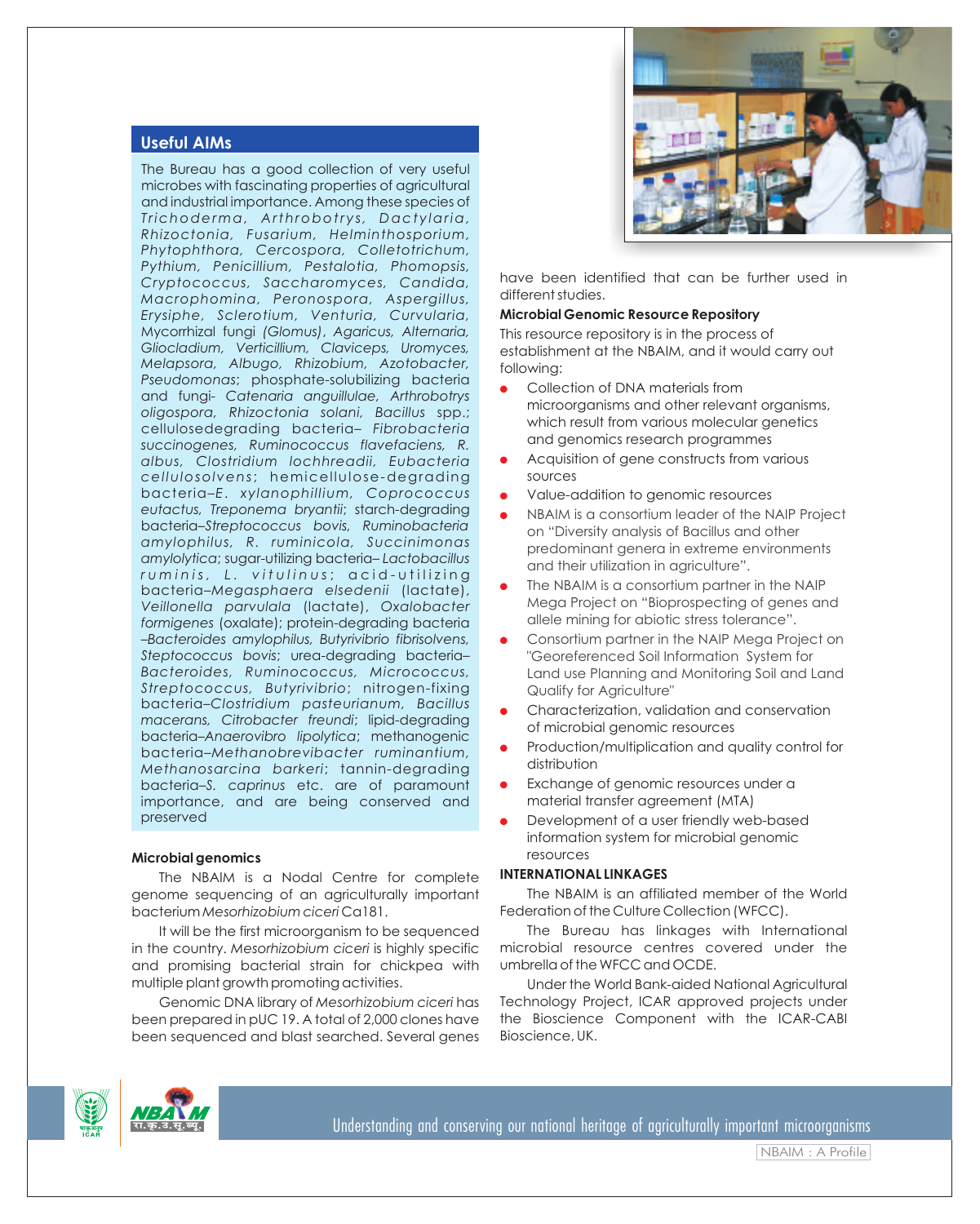## **THRUST AREAS OF XI PLAN**

- Characterization of AIMs and development of molecular diagnostic tools.
- Database of the collection on electronic format and short and long term conservation of AIMs
- Identification of AIMs for utilization as biofertilizers, bio-pesticides, growth promoting microorganisms, bio-indicators and for biodegradation, bioremediation, biocomposting.
- To conserve and characterize variable AIMs for their optimum utilization by the future generations. A better understanding of microbial diversity promises to provide array of new products and processes as well as a better awareness of microbial biosphere; the earth's life support system.
- Biosystematics of microbial isolates of Indian origin is urgently needed. The NBAIM is the only National body which can take lead in this matter and scientists and researchers from all over the country could get "identification and diagnostics" of AIMs.
- Development of The National Culture Collection Centre as per Budapest Treaty with the state-of-theart facilities for identification and taxonomic studies of agriculturally important microorganisms. The NBAIM may act as a nodal centre for developing a "National Facility for the Identification of AIMs".
- The NBAIM will act as a nodal agency responsible for taking appropriate measures for the system-wide management of AIMs.
- Enhancing productivity of crop plants
- Deciphering functional diversity of bacteria with respect to abiotic stresses (soil salinity, drought, temperature) for use in agriculture.

## **Trainings Organised by NBAIM**

- Joint NBAIM CABI (U.K) workshop on "Isolation, preservation and Conservation of AIMs and use of potential molecular tools for their identification" March 16 – 17, 2004.
- First in-house training on Isolation, Maintenance and Cryopreservation of AIMs by U,K.- CABI. September 4 – 9, 2004.
- Biochemical and Molecular Characterization of Agriculturally Important Microorganisms" April 22- 29, 2005
- National training programme on "Microbial Diversity Analysis of Agriculturally Important Microorganisms" January 3- 25, 2006.
- NBAIM-NCL, Pune Joint training programme on



"Bioinformatics in conservation of microorganisms" May1-8, 2006.

- Brainstorming session on "Application of Brainstorming session on "Application of Microorganisms in Agriculture and Allied Sectors" April 17, 2006.
- Kisan Gosthi May 15, 2006.
- NBAIM-NRC Mushroom joint training programme July 22, 2006.
- Kisan Mela November 18, 2006.
- National Training on 'Microbial diversity Analysis of Extremophiles' November 26-30, 2006.
- Training on 'Microbial Community Analysis through Metagenomics' February 3 - 7, 2007.
- National Training on "DNA Sequencing and Microbial Identification Module of Agriculturally Important Microorganisms" September 17-21, 2007. Training on 'Microbial Community Analysis through<br>Metagenomics' February 3 - 7, 2007.<br>National Training on "DNA Sequencing and<br>Microbial Identification Module of Agriculturally<br>Important Microorganisms" September 17-21, ● Nat
- National Training on "Microbial Identification Modules for Some Agriculturally Important Modules for Some Agriculturally Important Microorganisms" September 26 - October 16, 2007.
- Microorganisms" September 26 October 16, 2007.<br>Second NBAIM-NRC Mushroom joint training & programme September 29 - 30, 2007
- Kisan Gosthi October 31, 2007.
- Molecular and serological detection of plant viruses from February 24 – March 1, 2008. 2008.
- DNA Sequencing and microbial identification from September 1-7, 2008 ● DNA Sequencing and microbial identification<br>fromSeptember 1-7,2008<br>● Microbial Chemical Taxonomy: Polyphasic
- Approach from September 19 29, 2008.
- National Training Programme on "Novel and innovative biochemical and molecular tools for National Training Programme on "Novel and<br>innovative biochemical and molecular tools for<br>characterization of Agriculturally Important Microorganism" from January 5 - 23, 2009.
- National Training on The evolutionary diversification of cyanobacteria : Biochemical, Molecular and Phylogenetic Approaches from July, 14 - 19, 2009. diversification of cyanobacteria : Biochemical,<br>Molecular and Phylogenetic Approaches from<br>July, 14-19, 2009.<br>Summer School on "Recent Advances in
- Summer School on "Recent Advances in Molecular Identification and Characterization of Molecular Identification and Characterization of<br>Agriculturally Important Microorganisms" from September 1 - 21, 2009.
- National training programme on Molecular National training programme on Molecular Approaches for Identification and Characterization of Actinomycetes from Characterization of Actinomycetes from December 01 - 10, 2009.





Understanding and conserving our national heritage of agriculturally important microorganisms